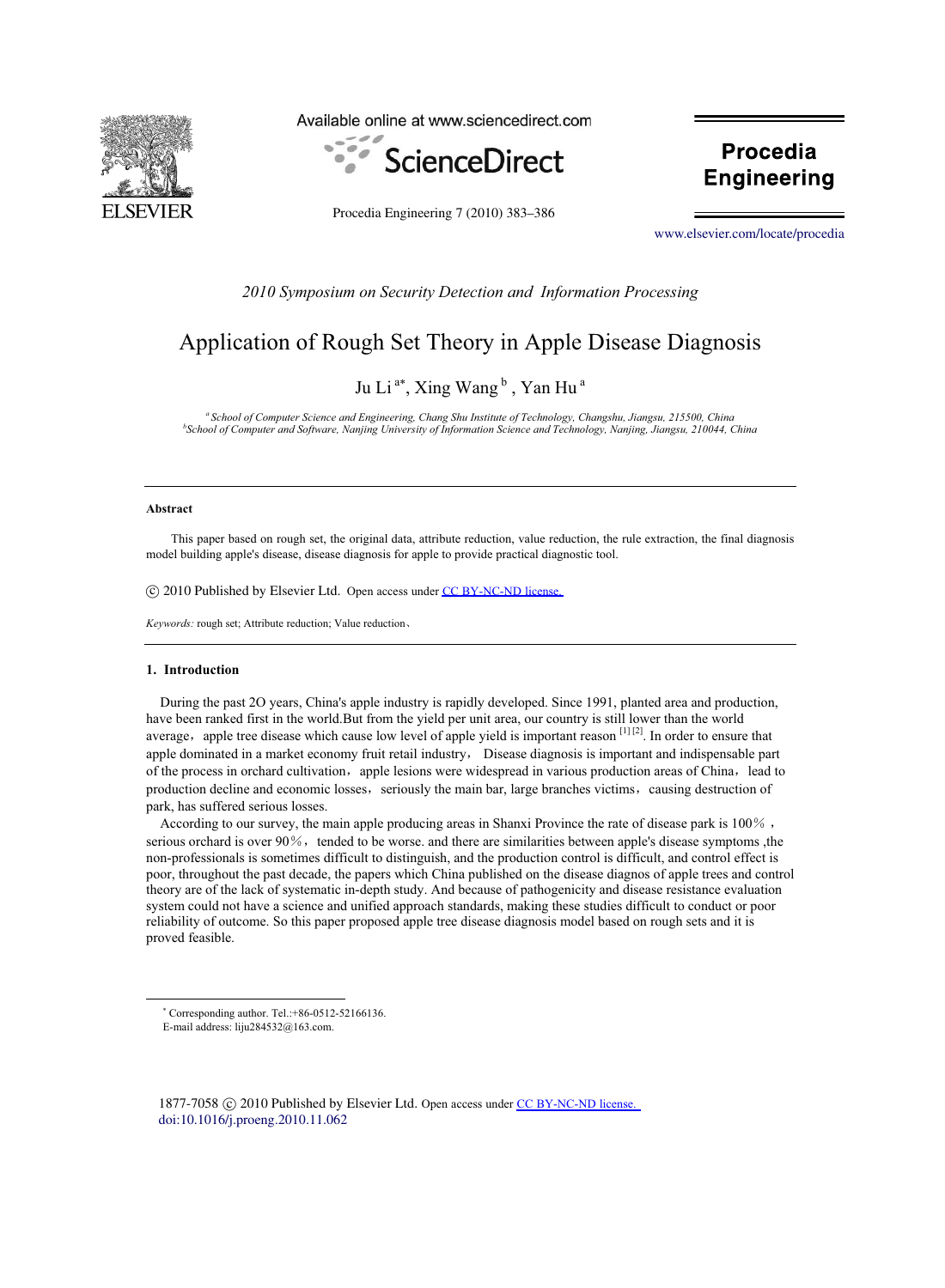### **2. The basic concept of rough set**

Definition 1: For a given decision-making system  $S=(U, C \cup D, V, f)$ , reduction of condition attribute set C is a non-empty subset of C -P. It meets:

 $\textcircled{1}$   $\forall a \in P$ , Can not be omitted by D

 $\textcircled{2}$  POSp(D) = POSc(D)

Claimed :P is a reduction of C,the set of all reduction of C denoted RED(C).

By the reduction of the definition, every decision-making system reduction may have several, but reduction is equivalent,that is say they have the same classification ability. The reduction of nuclear is the most important attribute set, which includes all of the reduction.

Definition 2: In decision-making system  $S = (U, CYD, V, f)$ ,  $a \in C$  defined as the importance of attribute

$$
\sigma_{(C,D)}(a) = \frac{\gamma_C(D) - \gamma_{C-\{a\}}(D)}{\gamma_C(D)} = 1 - \frac{\gamma_{C-\{a\}}(D)}{\gamma_C(D)}
$$

Definition 3: In decision-making system  $S = (U, C \, Y \, D, V, f)$ ,  $P \subseteq C$  defined as the importance of attribut

$$
\sigma_{(C,D)}(P) = \frac{\gamma_C(D) - \gamma_{C-\{P\}}(D)}{\gamma_C(D)} = 1 - \frac{\gamma_{C-\{P\}}(D)}{\gamma_C(D)}
$$

#### **3. Rough set algorithm**

e

3.1 the discrete algorithm based on boolean logic and rough set theory [3],

The algorithm described below:

1) denote all the property values;

2) denote all the interval between consecutive attribute values in symbolic form;

3) representate such symbols disjunction each two different records;

4) conjunctive normal form represent all the above disjunction;

5)convert the conjunctive form into disjunctive;

6) In disjunctive normal form arbitrarily select any conjunctive normal form as a result of discretization.

3.2 reduction algorithm based on attribute importance

Step 1: For each condition attribute  $a_i \in C$ , calculate  $POS_{(c-\lbrace a_i\rbrace)}(D)$ 

Step 2: If  $POS_{(c-\lbrace a_{i}\rbrace)}(D) = POS_{C}(D)$ , attribute  $a_{i}$  relative to decision attribute D is redundant, can remove the property from decision table.

Step 3: or, attribute  $a_i$  relative to decision attribute D is necessary, can not be deleted. Step 4: repeat the previous three steps until the property collection do not change, end algorithm, output reduction results.

#### **4. application of rough set theory in apple disease diagnosis**

Data preprocessing based on rough set: Discernible matrix theory based on a complete decision table of numerical data and descriptive, Lesion symptoms { Round, Oblong, Oval  $\}$ ={0, 1, 2}, Lesion color { Black, Orange, Hazel, Yellow, Orangeor Yellow }={0, 1, 2, 3, 4}, Growth period { Adulthood, Childhood }={0, 1}, Hazard site { Leaves,